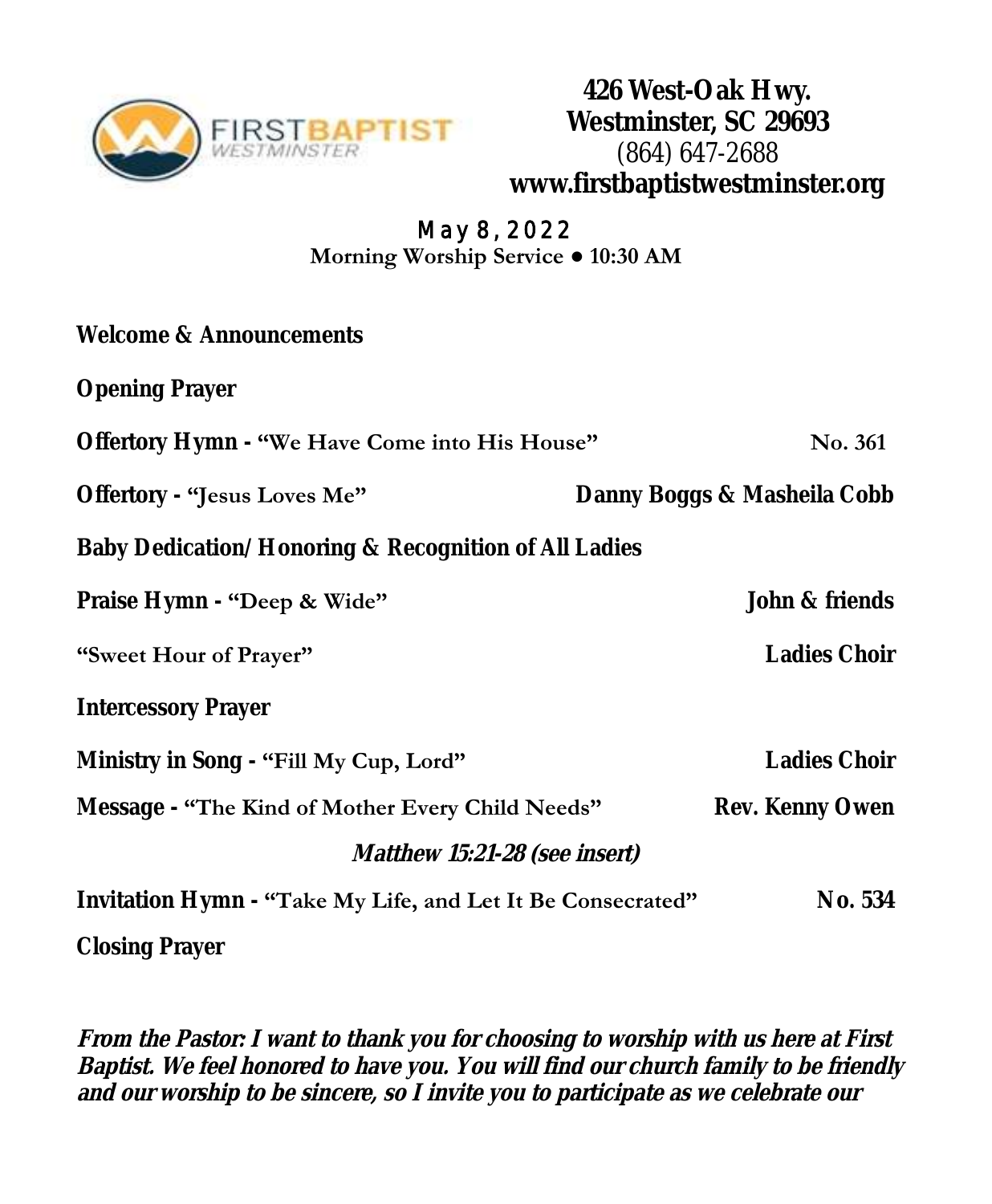

## No p.m. service tonight! Enjoy this time with your family!



Remember our Shut-ins

**Homebound Member of the Week Jimmy Smith, Morningside of Seneca, Apt. #124, 15855 Wells Hwy, Seneca, SC 29678**

**Please write and/or pray for Jimmy this week**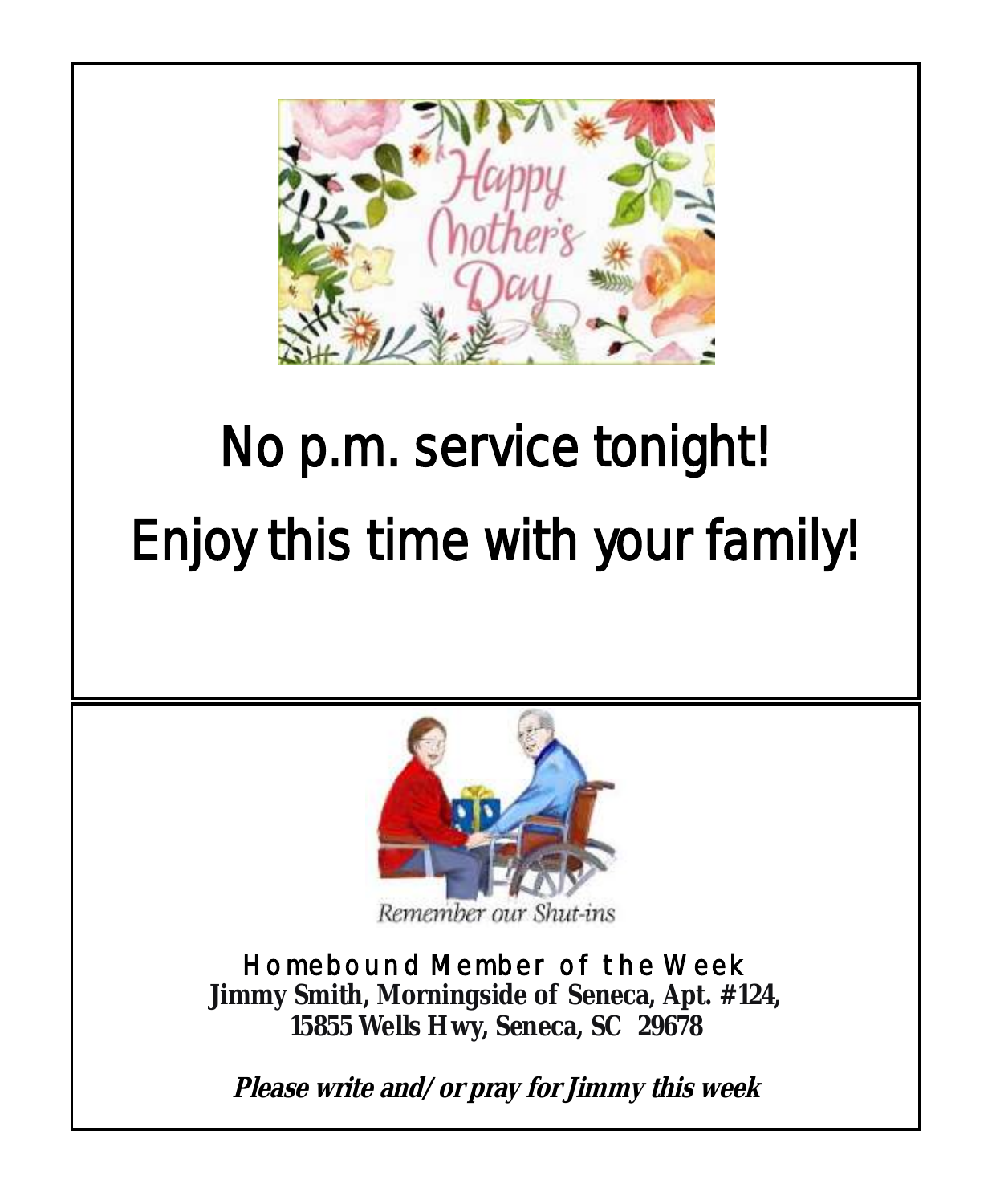## Bulletin announcements are due by 9:00 a.m. on Thursday

## **Upcoming Events:**

- **May 11···· Monthly Missions Night 6:45 p.m.**
- **May 15 ··· Children's Bucket Brigade.**
- **············ Deacon's Meeting 4:30 p.m.**
- **May 17 ··· WFBC Team Cooks at Dot's Kitchen.**
- **May 22 ··· Graduate Recognition service, during a.m. service (see insert).**
- **May 26 ··· Forever Young-11 a.m. in the Fellowship Hall.**
- **May 28 ··· Women's Ministry food, fun & fellowship in the fellowship hall.**
- **June 7 ···· Women's Ministry meeting @ 6 p.m. in the fellowship hall.**
- **June 8 ···· Monthly Missions Night 6:45 p.m.**
- **June 12 ··· Deacon's Meeting 4:30 p.m.**
- **June 19 ··· Children's Bucket Brigade.**
- **············ No p.m. service**
- **June 21 ··· WFBC Team Cooks at Dot's Kitchen.**
- **June 30 ··· Forever Young-11 a.m. in the Fellowship Hall.**
- **July 17-21 Vacation Bible School; Zoomerang, Sanctity of Life; 6-8:30 p.m. each night.**

**NOTE: If anyone would like to have a copy of the church financial statement, please call the church office during weekly business hours and Jeanne (Office Administrator) will provide it to you. If you have questions concerning financial matters, please contact Debra Miller, Treasurer. Thank you.** 

| Sunday Schedul e<br>9:30-10:10Sunday School<br>$10:30 \cdots$ Morning Worship<br>6:00-7:00 · Evening Worship<br>Youth Worship<br>KFC (Kids for Christ) | Wednesday Schedul e<br>5:45 ········ Wednesday Night Meal<br>6:30 ········ Children's Choir<br>7:00 ········ Children's Activities<br>6:45…… Adult Choir Rehearsal<br>*6:45-7:45 Prayer Meeting/Bible Study<br>Youth Activities |
|--------------------------------------------------------------------------------------------------------------------------------------------------------|---------------------------------------------------------------------------------------------------------------------------------------------------------------------------------------------------------------------------------|
|                                                                                                                                                        | *2nd Wednesday night of each month:<br>Adult Missions Meeting Night @ 6:45                                                                                                                                                      |